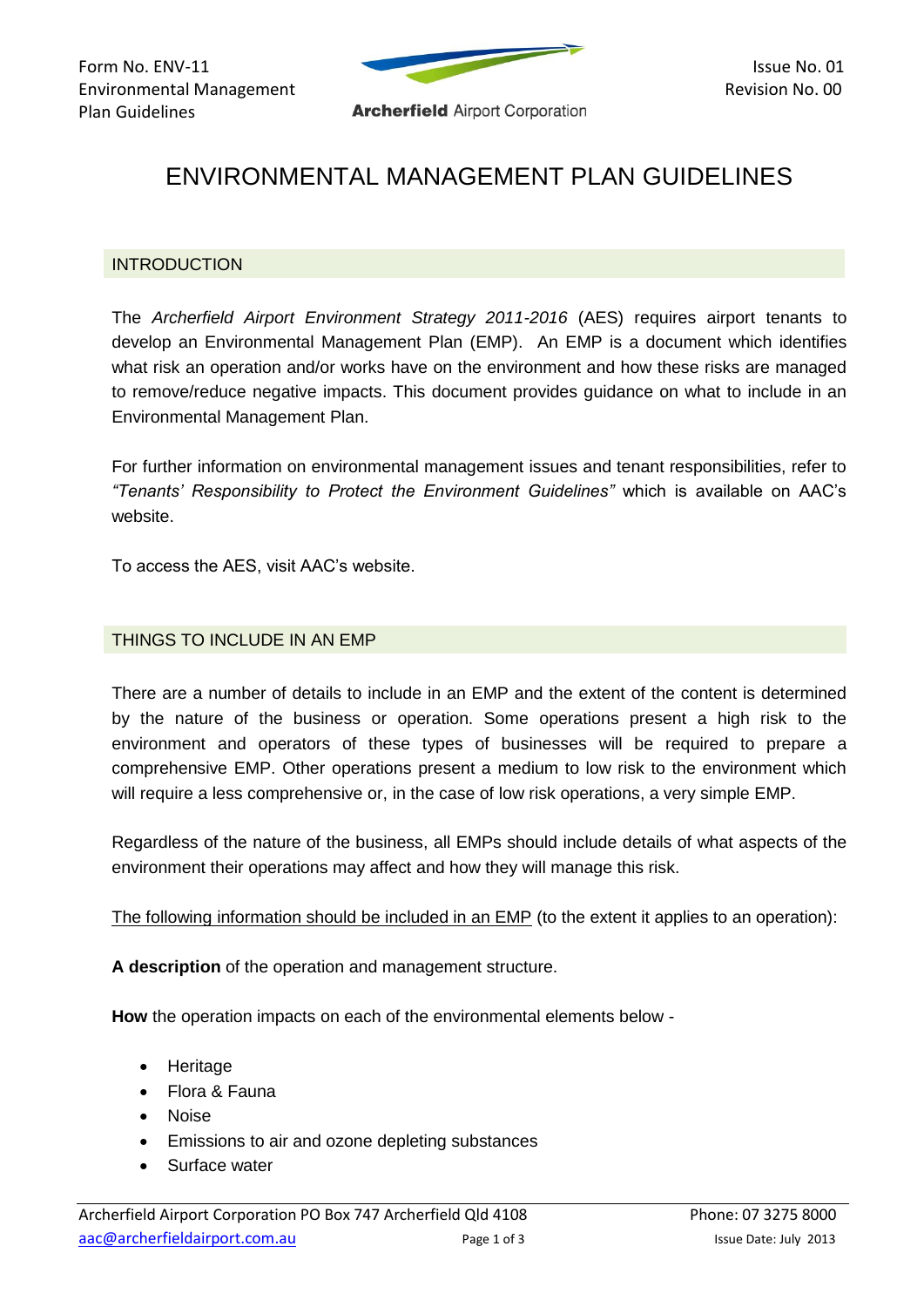Environmental Management<br> **Archerfield** Airport Corporation<br>
Plan Guidelines Plan Guidelines



- Ground water
- Soil contamination
- Hazardous materials and waste management
- Use of natural resources and energy

**What** protective measures are in place to protect these elements, for example –

- Appropriate disposal of waste (oil, oily rags, filters, batteries, scrap metal, etc.). Dockets to be kept for audit purposes
- Use of grease-traps, interceptor pits, parts washing facilities, spray-booths. Service documentation to be kept for audit purposes.
- Use of spill kits

**How** the measures are tested-

- Monitoring (water or air quality sampling). Include where samples are taken from and how often sampling is done.
- Inspections. Include who does the inspections, when they are done and how regularly.

**How** the measures are managed–

- Procedures for staff
- Training for staff/contractors. Include what, when and how often training is delivered, (e.g. at induction/annually/at weekly or monthly tool box meetings etc.)
- Scheduling services for fire fighting equipment and waste disposal.
- Retaining dockets/documents for waste disposal.

**How** Hazardous Goods & Chemicals are stored and managed –

- Include list of hazardous goods and chemicals which should include quantities.
- Provide AAC with list of hazardous goods.
- Include how/where products are stored
- Include measures in place to prevent spills/leaks impacting on the environment, e.g bunding
- Provide Material Safety Data Sheets (MSDS) for each product on site
- Provide signage to alert people to the presence of chemicals and safety requirements

**How** emergencies are managed.

- Emergency Management training. Include what, when and how often training is delivered
- Procedures for staff to respond to an emergency